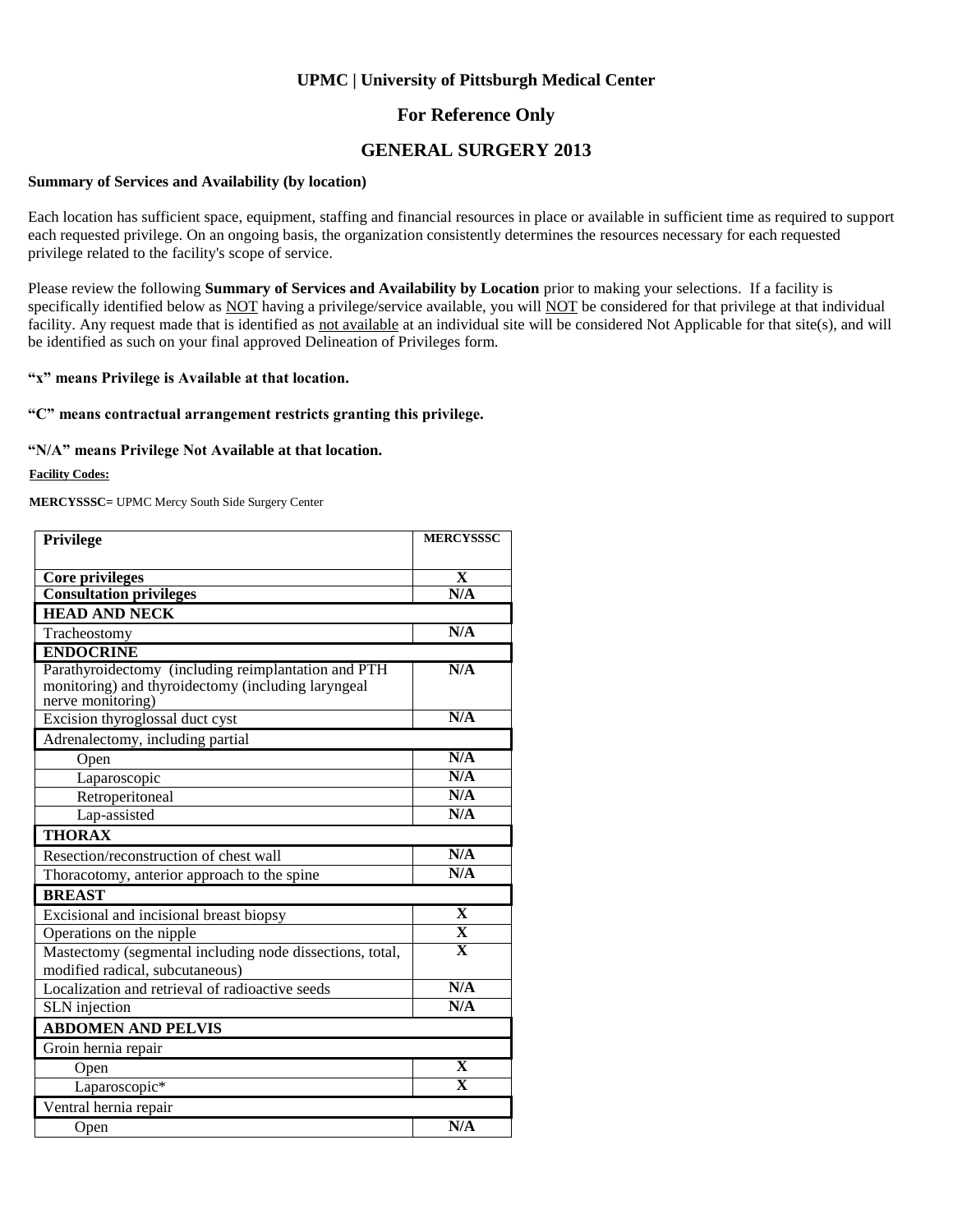# **For Reference Only**

## **GENERAL SURGERY 2013**

Page 2 of 5

| Privilege                                                               | <b>MERCYSSSC</b>        |
|-------------------------------------------------------------------------|-------------------------|
| Laparoscopic*                                                           | N/A                     |
| Umbilical hernia repair                                                 |                         |
| Open                                                                    | X                       |
| Laparoscopic*                                                           | $\overline{\mathbf{X}}$ |
| Peritoneal/retroperitoneal dissection (e.g. for exposure of             | N/A                     |
| the spine or lymphadenectomy)                                           |                         |
| Exploratory laparotomy/laparoscopy                                      | N/A                     |
| Diaphragmatic Herniorrhaphy                                             | N/A                     |
| <b>ALIMENTARY TRACT</b>                                                 |                         |
| Esophagectomy                                                           | N/A                     |
| Nissen fundoplication                                                   |                         |
| Open                                                                    | N/A                     |
| Laparoscopic                                                            | N/A                     |
| Gastrectomy, gastroenterostomy, gastrostomy                             |                         |
| Open                                                                    | N/A                     |
| Laparoscopic*                                                           | N/A                     |
| Vagotomy except highly selective                                        | N/A                     |
| Highly selective vagotomy                                               |                         |
| Open                                                                    | N/A                     |
| Laparoscopic*                                                           | N/A                     |
| Cholecystectomy (all techniques), cholecystostomy,                      | N/A                     |
| common bile duct exploration                                            |                         |
| Appendectomy                                                            |                         |
| Open                                                                    | N/A                     |
| Laparoscopic                                                            | N/A<br>N/A              |
| Incision, excision, resection of intestine, including                   |                         |
| placement of enterostomy<br>Hemorrhoidectomy, Stapled hemorrhoidectomy, | N/A                     |
| sphincterotomy, fistulotomy and other techniques                        |                         |
| Transanal excision/fulguration of anorectal                             | N/A                     |
| mass                                                                    |                         |
| Repair enterocele/rectocele*                                            | N/A                     |
| Reconstructive perineal procedures (sphincteroplasty,                   | N/A                     |
| repair vesico-vaginal-enteric fistula)*                                 |                         |
| Colectomy (all)/colostomy                                               |                         |
| Open                                                                    | N/A                     |
| Laparoscopic*                                                           | N/A                     |
| Transanal                                                               |                         |
| <b>TEMIS</b>                                                            | N/A                     |
| <b>TEMS</b>                                                             | N/A                     |
| Splenectomy                                                             |                         |
| Open                                                                    | N/A                     |
| Laparoscopic*                                                           | N/A                     |
| Abdominoperineal resection                                              |                         |
| Open                                                                    | N/A                     |
| Laparoscopically assisted*                                              | N/A                     |
| Restorative proctocolectomy*                                            | N/A                     |
| Liver resections*                                                       |                         |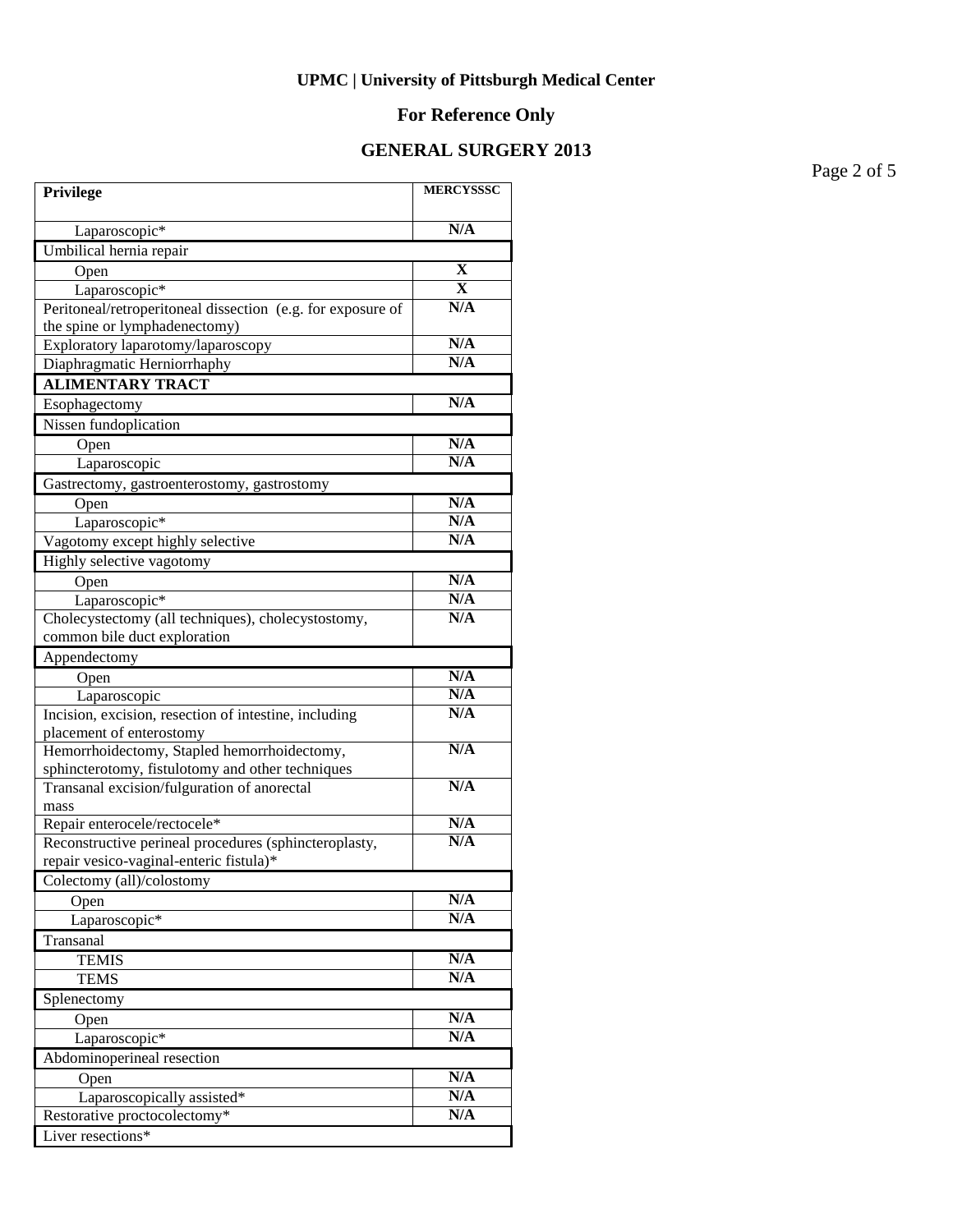# **For Reference Only**

## **GENERAL SURGERY 2013**

Page 3 of 5

| N/A<br>Open<br>N/A<br>Laparoscopic<br>Pancreas resections/debridement<br>N/A<br>Open<br>N/A<br>Laparoscopic<br>N/A<br>Pancreatectomy<br><b>GENITOURINARY TRACT</b><br>(In conjunction with other procedures)<br>N/A<br>Insertion cystostomy tube<br>N/A<br>Partial cystectomy, bladder repair<br>N/A<br>Nephrectomy<br>N/A<br>Hysterectomy<br>N/A<br>Salpingooophorectomy<br><b>SKIN/SOFT TISSUE/BONE</b><br>Regional lymph node dissections,<br>partial/complete including sentinel node techniques<br>Cervical<br>X<br>$\mathbf X$<br>Axillary<br>$\overline{\mathbf{X}}$<br>Mediastinal<br>$\overline{\mathbf{X}}$<br>Periaortic<br>$\overline{\mathbf{X}}$<br>Pelvic<br>N/A<br>Sentinel Node Biopsy<br>$\mathbf X$<br>Skin grafting, partial and full thickness<br>$\overline{\mathbf{X}}$<br>Fasciotomy<br>$\overline{\mathbf{X}}$<br>Amputations<br>$\overline{\mathbf{X}}$<br>Biopsy peripheral nerve<br><b>TRAUMA</b><br>N/A<br>Pericardial window/pericardiocentesis<br>N/A<br>Lung lobectomy<br>N/A<br>Pneumonectomy<br>Procedures on Esophagus<br>N/A<br>N/A<br>Teletrauma<br><b>ENDOSCOPY</b><br>X<br>Esophagogastroduodenoscopy/biopsy<br>N/A<br>Esophageal stent placement<br>X<br>Percutaneous endoscopic gastrostomy<br>X<br>Laryngoscopy<br>$\overline{\mathbf{X}}$<br>Bronchoscopy/biopsy<br>X<br>Anoscopy/Proctoscopy<br>$\mathbf{X}$<br>Sigmoidoscopy/Colonoscopy/Biopsy/<br>Polypectomy/Stents<br>N/A<br><b>BURN SURGERY</b><br>X<br><b>INTRAOPERATIVE ULTRASOUND</b><br><b>ULTRASOUND</b><br>N/A<br>Focused Abdominal Sonogram for Trauma<br>(FAST) | Privilege | <b>MERCYSSSC</b> |  |
|---------------------------------------------------------------------------------------------------------------------------------------------------------------------------------------------------------------------------------------------------------------------------------------------------------------------------------------------------------------------------------------------------------------------------------------------------------------------------------------------------------------------------------------------------------------------------------------------------------------------------------------------------------------------------------------------------------------------------------------------------------------------------------------------------------------------------------------------------------------------------------------------------------------------------------------------------------------------------------------------------------------------------------------------------------------------------------------------------------------------------------------------------------------------------------------------------------------------------------------------------------------------------------------------------------------------------------------------------------------------------------------------------------------------------------------------------------------------------------------------------------------------------------------------------------------------------|-----------|------------------|--|
|                                                                                                                                                                                                                                                                                                                                                                                                                                                                                                                                                                                                                                                                                                                                                                                                                                                                                                                                                                                                                                                                                                                                                                                                                                                                                                                                                                                                                                                                                                                                                                           |           |                  |  |
|                                                                                                                                                                                                                                                                                                                                                                                                                                                                                                                                                                                                                                                                                                                                                                                                                                                                                                                                                                                                                                                                                                                                                                                                                                                                                                                                                                                                                                                                                                                                                                           |           |                  |  |
|                                                                                                                                                                                                                                                                                                                                                                                                                                                                                                                                                                                                                                                                                                                                                                                                                                                                                                                                                                                                                                                                                                                                                                                                                                                                                                                                                                                                                                                                                                                                                                           |           |                  |  |
|                                                                                                                                                                                                                                                                                                                                                                                                                                                                                                                                                                                                                                                                                                                                                                                                                                                                                                                                                                                                                                                                                                                                                                                                                                                                                                                                                                                                                                                                                                                                                                           |           |                  |  |
|                                                                                                                                                                                                                                                                                                                                                                                                                                                                                                                                                                                                                                                                                                                                                                                                                                                                                                                                                                                                                                                                                                                                                                                                                                                                                                                                                                                                                                                                                                                                                                           |           |                  |  |
|                                                                                                                                                                                                                                                                                                                                                                                                                                                                                                                                                                                                                                                                                                                                                                                                                                                                                                                                                                                                                                                                                                                                                                                                                                                                                                                                                                                                                                                                                                                                                                           |           |                  |  |
|                                                                                                                                                                                                                                                                                                                                                                                                                                                                                                                                                                                                                                                                                                                                                                                                                                                                                                                                                                                                                                                                                                                                                                                                                                                                                                                                                                                                                                                                                                                                                                           |           |                  |  |
|                                                                                                                                                                                                                                                                                                                                                                                                                                                                                                                                                                                                                                                                                                                                                                                                                                                                                                                                                                                                                                                                                                                                                                                                                                                                                                                                                                                                                                                                                                                                                                           |           |                  |  |
|                                                                                                                                                                                                                                                                                                                                                                                                                                                                                                                                                                                                                                                                                                                                                                                                                                                                                                                                                                                                                                                                                                                                                                                                                                                                                                                                                                                                                                                                                                                                                                           |           |                  |  |
|                                                                                                                                                                                                                                                                                                                                                                                                                                                                                                                                                                                                                                                                                                                                                                                                                                                                                                                                                                                                                                                                                                                                                                                                                                                                                                                                                                                                                                                                                                                                                                           |           |                  |  |
|                                                                                                                                                                                                                                                                                                                                                                                                                                                                                                                                                                                                                                                                                                                                                                                                                                                                                                                                                                                                                                                                                                                                                                                                                                                                                                                                                                                                                                                                                                                                                                           |           |                  |  |
|                                                                                                                                                                                                                                                                                                                                                                                                                                                                                                                                                                                                                                                                                                                                                                                                                                                                                                                                                                                                                                                                                                                                                                                                                                                                                                                                                                                                                                                                                                                                                                           |           |                  |  |
|                                                                                                                                                                                                                                                                                                                                                                                                                                                                                                                                                                                                                                                                                                                                                                                                                                                                                                                                                                                                                                                                                                                                                                                                                                                                                                                                                                                                                                                                                                                                                                           |           |                  |  |
|                                                                                                                                                                                                                                                                                                                                                                                                                                                                                                                                                                                                                                                                                                                                                                                                                                                                                                                                                                                                                                                                                                                                                                                                                                                                                                                                                                                                                                                                                                                                                                           |           |                  |  |
|                                                                                                                                                                                                                                                                                                                                                                                                                                                                                                                                                                                                                                                                                                                                                                                                                                                                                                                                                                                                                                                                                                                                                                                                                                                                                                                                                                                                                                                                                                                                                                           |           |                  |  |
|                                                                                                                                                                                                                                                                                                                                                                                                                                                                                                                                                                                                                                                                                                                                                                                                                                                                                                                                                                                                                                                                                                                                                                                                                                                                                                                                                                                                                                                                                                                                                                           |           |                  |  |
|                                                                                                                                                                                                                                                                                                                                                                                                                                                                                                                                                                                                                                                                                                                                                                                                                                                                                                                                                                                                                                                                                                                                                                                                                                                                                                                                                                                                                                                                                                                                                                           |           |                  |  |
|                                                                                                                                                                                                                                                                                                                                                                                                                                                                                                                                                                                                                                                                                                                                                                                                                                                                                                                                                                                                                                                                                                                                                                                                                                                                                                                                                                                                                                                                                                                                                                           |           |                  |  |
|                                                                                                                                                                                                                                                                                                                                                                                                                                                                                                                                                                                                                                                                                                                                                                                                                                                                                                                                                                                                                                                                                                                                                                                                                                                                                                                                                                                                                                                                                                                                                                           |           |                  |  |
|                                                                                                                                                                                                                                                                                                                                                                                                                                                                                                                                                                                                                                                                                                                                                                                                                                                                                                                                                                                                                                                                                                                                                                                                                                                                                                                                                                                                                                                                                                                                                                           |           |                  |  |
|                                                                                                                                                                                                                                                                                                                                                                                                                                                                                                                                                                                                                                                                                                                                                                                                                                                                                                                                                                                                                                                                                                                                                                                                                                                                                                                                                                                                                                                                                                                                                                           |           |                  |  |
|                                                                                                                                                                                                                                                                                                                                                                                                                                                                                                                                                                                                                                                                                                                                                                                                                                                                                                                                                                                                                                                                                                                                                                                                                                                                                                                                                                                                                                                                                                                                                                           |           |                  |  |
|                                                                                                                                                                                                                                                                                                                                                                                                                                                                                                                                                                                                                                                                                                                                                                                                                                                                                                                                                                                                                                                                                                                                                                                                                                                                                                                                                                                                                                                                                                                                                                           |           |                  |  |
|                                                                                                                                                                                                                                                                                                                                                                                                                                                                                                                                                                                                                                                                                                                                                                                                                                                                                                                                                                                                                                                                                                                                                                                                                                                                                                                                                                                                                                                                                                                                                                           |           |                  |  |
|                                                                                                                                                                                                                                                                                                                                                                                                                                                                                                                                                                                                                                                                                                                                                                                                                                                                                                                                                                                                                                                                                                                                                                                                                                                                                                                                                                                                                                                                                                                                                                           |           |                  |  |
|                                                                                                                                                                                                                                                                                                                                                                                                                                                                                                                                                                                                                                                                                                                                                                                                                                                                                                                                                                                                                                                                                                                                                                                                                                                                                                                                                                                                                                                                                                                                                                           |           |                  |  |
|                                                                                                                                                                                                                                                                                                                                                                                                                                                                                                                                                                                                                                                                                                                                                                                                                                                                                                                                                                                                                                                                                                                                                                                                                                                                                                                                                                                                                                                                                                                                                                           |           |                  |  |
|                                                                                                                                                                                                                                                                                                                                                                                                                                                                                                                                                                                                                                                                                                                                                                                                                                                                                                                                                                                                                                                                                                                                                                                                                                                                                                                                                                                                                                                                                                                                                                           |           |                  |  |
|                                                                                                                                                                                                                                                                                                                                                                                                                                                                                                                                                                                                                                                                                                                                                                                                                                                                                                                                                                                                                                                                                                                                                                                                                                                                                                                                                                                                                                                                                                                                                                           |           |                  |  |
|                                                                                                                                                                                                                                                                                                                                                                                                                                                                                                                                                                                                                                                                                                                                                                                                                                                                                                                                                                                                                                                                                                                                                                                                                                                                                                                                                                                                                                                                                                                                                                           |           |                  |  |
|                                                                                                                                                                                                                                                                                                                                                                                                                                                                                                                                                                                                                                                                                                                                                                                                                                                                                                                                                                                                                                                                                                                                                                                                                                                                                                                                                                                                                                                                                                                                                                           |           |                  |  |
|                                                                                                                                                                                                                                                                                                                                                                                                                                                                                                                                                                                                                                                                                                                                                                                                                                                                                                                                                                                                                                                                                                                                                                                                                                                                                                                                                                                                                                                                                                                                                                           |           |                  |  |
|                                                                                                                                                                                                                                                                                                                                                                                                                                                                                                                                                                                                                                                                                                                                                                                                                                                                                                                                                                                                                                                                                                                                                                                                                                                                                                                                                                                                                                                                                                                                                                           |           |                  |  |
|                                                                                                                                                                                                                                                                                                                                                                                                                                                                                                                                                                                                                                                                                                                                                                                                                                                                                                                                                                                                                                                                                                                                                                                                                                                                                                                                                                                                                                                                                                                                                                           |           |                  |  |
|                                                                                                                                                                                                                                                                                                                                                                                                                                                                                                                                                                                                                                                                                                                                                                                                                                                                                                                                                                                                                                                                                                                                                                                                                                                                                                                                                                                                                                                                                                                                                                           |           |                  |  |
|                                                                                                                                                                                                                                                                                                                                                                                                                                                                                                                                                                                                                                                                                                                                                                                                                                                                                                                                                                                                                                                                                                                                                                                                                                                                                                                                                                                                                                                                                                                                                                           |           |                  |  |
|                                                                                                                                                                                                                                                                                                                                                                                                                                                                                                                                                                                                                                                                                                                                                                                                                                                                                                                                                                                                                                                                                                                                                                                                                                                                                                                                                                                                                                                                                                                                                                           |           |                  |  |
|                                                                                                                                                                                                                                                                                                                                                                                                                                                                                                                                                                                                                                                                                                                                                                                                                                                                                                                                                                                                                                                                                                                                                                                                                                                                                                                                                                                                                                                                                                                                                                           |           |                  |  |
|                                                                                                                                                                                                                                                                                                                                                                                                                                                                                                                                                                                                                                                                                                                                                                                                                                                                                                                                                                                                                                                                                                                                                                                                                                                                                                                                                                                                                                                                                                                                                                           |           |                  |  |
|                                                                                                                                                                                                                                                                                                                                                                                                                                                                                                                                                                                                                                                                                                                                                                                                                                                                                                                                                                                                                                                                                                                                                                                                                                                                                                                                                                                                                                                                                                                                                                           |           |                  |  |
|                                                                                                                                                                                                                                                                                                                                                                                                                                                                                                                                                                                                                                                                                                                                                                                                                                                                                                                                                                                                                                                                                                                                                                                                                                                                                                                                                                                                                                                                                                                                                                           |           |                  |  |
|                                                                                                                                                                                                                                                                                                                                                                                                                                                                                                                                                                                                                                                                                                                                                                                                                                                                                                                                                                                                                                                                                                                                                                                                                                                                                                                                                                                                                                                                                                                                                                           |           |                  |  |
|                                                                                                                                                                                                                                                                                                                                                                                                                                                                                                                                                                                                                                                                                                                                                                                                                                                                                                                                                                                                                                                                                                                                                                                                                                                                                                                                                                                                                                                                                                                                                                           |           |                  |  |
|                                                                                                                                                                                                                                                                                                                                                                                                                                                                                                                                                                                                                                                                                                                                                                                                                                                                                                                                                                                                                                                                                                                                                                                                                                                                                                                                                                                                                                                                                                                                                                           |           |                  |  |
|                                                                                                                                                                                                                                                                                                                                                                                                                                                                                                                                                                                                                                                                                                                                                                                                                                                                                                                                                                                                                                                                                                                                                                                                                                                                                                                                                                                                                                                                                                                                                                           |           |                  |  |
| <b>VIDEOMAPPING</b>                                                                                                                                                                                                                                                                                                                                                                                                                                                                                                                                                                                                                                                                                                                                                                                                                                                                                                                                                                                                                                                                                                                                                                                                                                                                                                                                                                                                                                                                                                                                                       |           |                  |  |
| N/A<br>Videoassisted parathyroidectomy/thyroidectomy                                                                                                                                                                                                                                                                                                                                                                                                                                                                                                                                                                                                                                                                                                                                                                                                                                                                                                                                                                                                                                                                                                                                                                                                                                                                                                                                                                                                                                                                                                                      |           |                  |  |
| N/A<br>Videoassisted neuroendocrine tumor resection                                                                                                                                                                                                                                                                                                                                                                                                                                                                                                                                                                                                                                                                                                                                                                                                                                                                                                                                                                                                                                                                                                                                                                                                                                                                                                                                                                                                                                                                                                                       |           |                  |  |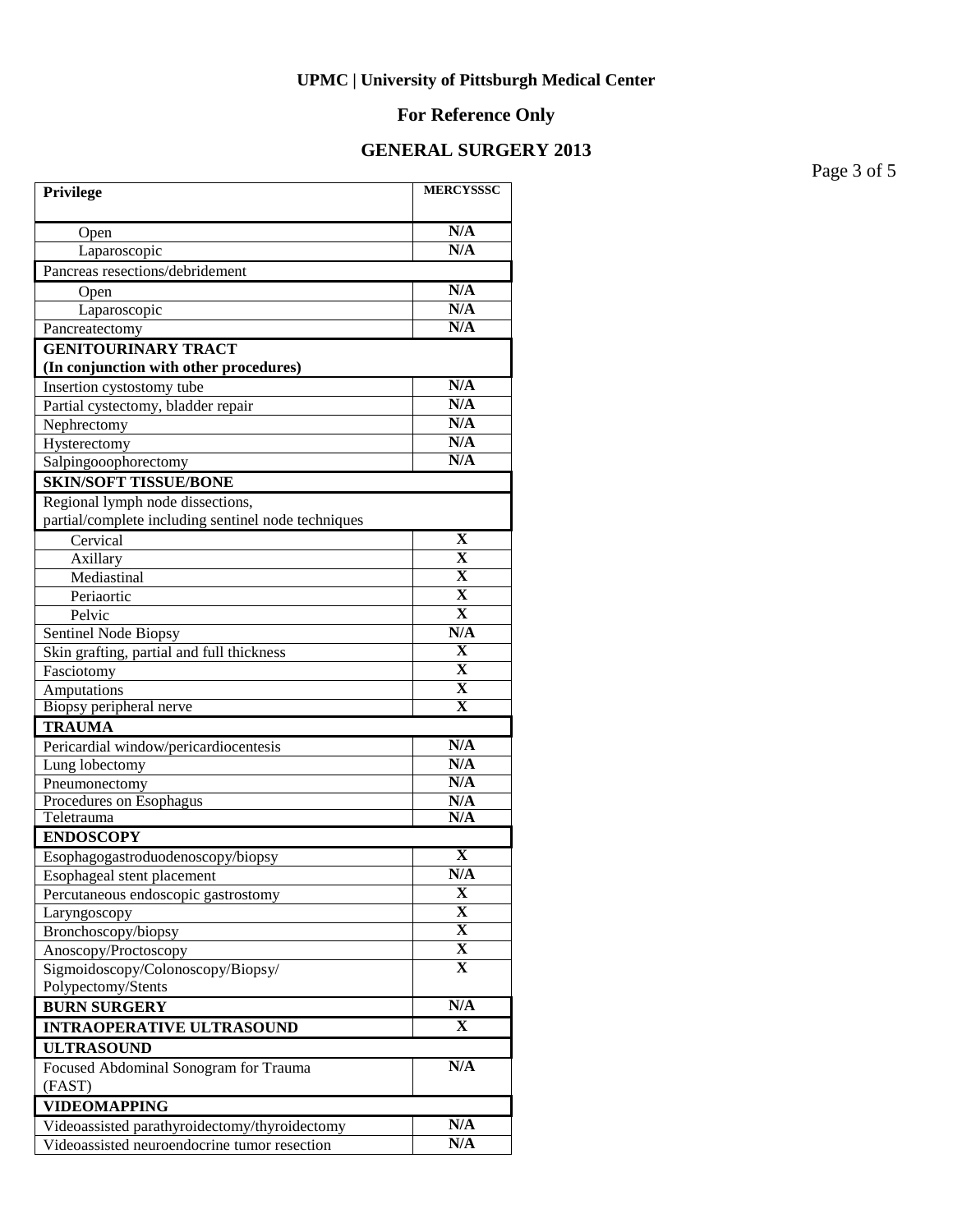# **For Reference Only**

# **GENERAL SURGERY 2013**

Page 4 of 5

| Privilege                                                | <b>MERCYSSSC</b>        |
|----------------------------------------------------------|-------------------------|
| Intraoperative Nuclear Mapping (Gamma Probe)             | $\mathbf x$             |
| <b>TELEMEDICINE</b>                                      |                         |
| <b>ROBOTICS (Certificate Required)</b>                   | $\mathbf X$             |
| <b>FLUOROSCOPY</b> (Certificate Required)                | $\mathbf X$             |
| <b>LASER</b>                                             |                         |
| Nd:YAG                                                   | $\mathbf X$             |
| CO <sub>2</sub>                                          | $\mathbf X$             |
| KTP:YAG                                                  | $\mathbf X$             |
| Argon                                                    | $\mathbf X$             |
| Excimer-308 nm                                           | $\mathbf X$             |
| Diode-532 nm                                             | $\mathbf X$             |
| Diode- 630 nm                                            | $\mathbf X$             |
| Diode-810 nm                                             | $\mathbf X$             |
| Diode (Indigo)-832 nm                                    | $\mathbf X$             |
| Ho:YAG                                                   | $\mathbf X$             |
| <b>ANESTHESIA</b>                                        |                         |
| Moderate Sedation                                        | $\mathbf X$             |
| <b>CRITICAL CARE</b>                                     |                         |
| Medical supervision of intensive care unit patients,     | N/A                     |
| emergency transport, critical illness, and multi-system  |                         |
| organ failure                                            |                         |
| Arterial catheter insertion                              | N/A                     |
| Central venous and percutaneous dialysis catheter        | N/A                     |
| insertion                                                |                         |
| Pulmonary artery catheter insertion                      | N/A                     |
| Pericardiocentesis                                       | N/A                     |
| Interpretation and management of hemodynamic data        | N/A                     |
| Initiation and management of vasoactive and/or anti-     | $\mathbf{X}$            |
| arrhythmic drug infusions<br>Debrillation/cardioversion  | $\overline{\mathbf{X}}$ |
| Transthoracic echocardiography (limited)                 | N/A                     |
| Airway management of the non-intubated patient           | X                       |
| Endotracheal intubation (oral, nasal)                    | $\overline{\textbf{X}}$ |
| Cricothyrotomy                                           | N/A                     |
| Percutaneous tracheostomy                                | N/A                     |
| Bronchoscopy                                             | N/A                     |
| Thoracentesis                                            | N/A                     |
| Thoracostomy tube insertion/management                   | N/A                     |
| Mechanical ventilation - initiation and management       | N/A                     |
| Renal replacement therapy management                     | N/A                     |
| Nutritional management of the ICU patient                | N/A                     |
| Lumbar puncture                                          | N/A                     |
| Intercostal nerve block                                  | N/A                     |
| Cardiopulmonary resuscitation                            | X                       |
| Abdominal paracentesis                                   | N/A                     |
| Diagnostic ultrasonography                               | N/A                     |
| Fluoroscopy                                              | N/A                     |
| Administration of intermittent and continuous sedation,  | N/A                     |
| analgesia, and intravenous anesthetics for management of |                         |